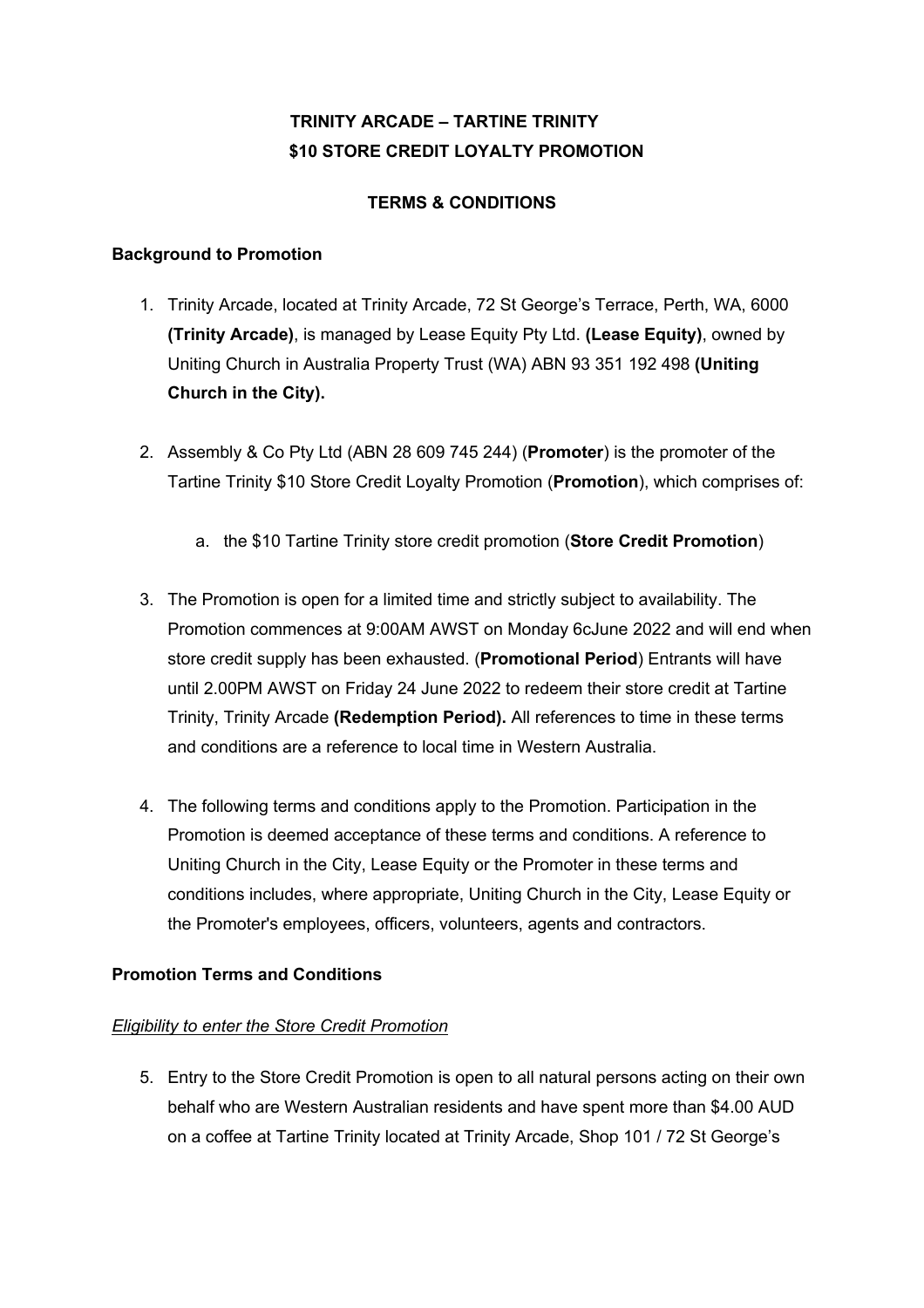Terrace, Perth, WA, 6000 within the Promotional Period. (**Eligible Store Credit Entrants**).

- 6. The Store Credit Promotion is not open to:
	- a. businesses or companies, registered builders, superannuation funds or persons acting as agent on behalf of other persons; or
	- b. directors, management, employees and agents of Lease Equity, Uniting Church in the City or the Promoter (and any of Lease Equity and/or Uniting Church in the City's Related Bodies Corporate' as defined in the Corporations Act 2001 (Cth)) or of the Promoter, and their immediate families.
- 7. If there is a dispute as to the identity of an Eligible Store Credit Entrant, the Promoter reserves the right, in its sole discretion, to determine the identity of the Eligible Store Credit Entrant.

## *How to enter the Store Credit Promotion*

- 8. To participate in the Store Credit Promotion, Eligible Store Credit Entrants must, during the Promotional Period, spend \$4.00 AUD (inclusive or in excess of) on a coffee at Tartine Trinity located at Trinity Arcade, Shop 101 / 72 St George's Terrace, Perth, WA, 6000. The Promotional Period is strictly subject to availability and will end when store credit supply has been exhausted.
- 9. To receive a \$10 store credit, Eligible Store Credit Entrants must, during the Promotional Period:
	- a. spend over \$4.00 AUD on a coffee at Tartine Trinity.
- 10. The store credit cannot be collected at a later date by the relevant participating retailer or by another participating retailer.
- 11. The \$10 Tartine Trinity store credit must be redeemed during the Redemption Period and may only be used on full price items at Tartine Trinity located at Trinity Arcade Shop 101 / 72 St George's Terrace, Perth, WA, 6000. The \$10 Tartine Trinity store credit is non-transferrable, non-refundable and cannot be exchanged for cash.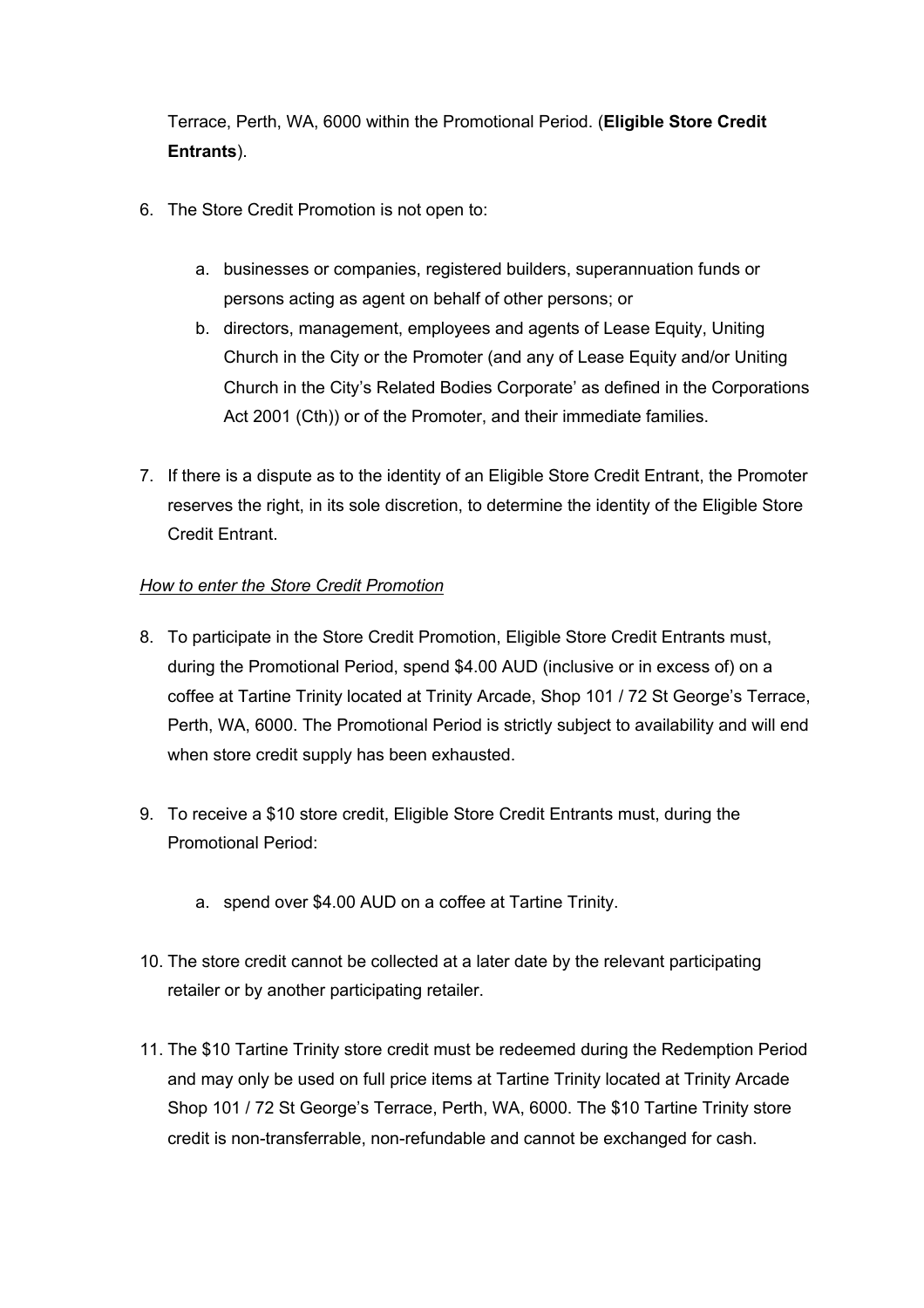- 12. Eligible Store Credit Entrants can participate in the Store Credit Promotion to receive \$10 Tartine Trinity store credit only once on full price services during the Promotional Period.
- 13. The \$10 Tartine Trinity Repair store credit is subject to availability. If the \$10 Tartine Trinity store credit become unavailable at any time during the Promotional Period. This will not affect any Eligible Store Credit Entrants who have already claimed their \$10 Tartine Trinity Repair store credit from redeeming their store credit during the Redemption Period.

#### *Further Terms and Conditions of the Promotion*

The following additional terms and conditions also apply to the Promotion:

- 14. Each person participates in the Promotion at their own risk.
- 15. The Promoter's decisions in relation to all aspects of this Promotion are final and binding on all who enter, and no correspondence will be entered into.
- 16. As a condition of participating in this Promotion, each participating individual licenses and grants the Promoter, Lease Equity, and/or Uniting Church in the City, its affiliates and sub-licensees a non-exclusive, royalty-free, perpetual, worldwide, irrevocable, and sub- licensable right to use, reproduce, modify, adapt, publish and display any social media content they produce for any purpose, including but not limited to future promotional, marketing or publicity purposes, in any media, without compensation, restriction on use, attribution or liability. Participating individuals agree not to assert any moral rights in relation to such use and warrant that they have the full authority to grant these rights.
- 17. In the event of unforeseen circumstances, war, terrorism, state of emergency or disaster (including but not limited to natural disaster) the Promoter, Lease Equity, and/or Uniting Church in the City reserve the right, subject any applicable rules and regulations, to cancel, terminate, modify or suspend the Promotion or any part of the Promotion.
- 18. If this Promotion is interfered with in any way or is not capable of being conducted as reasonably anticipated due to any reason beyond the reasonable control of the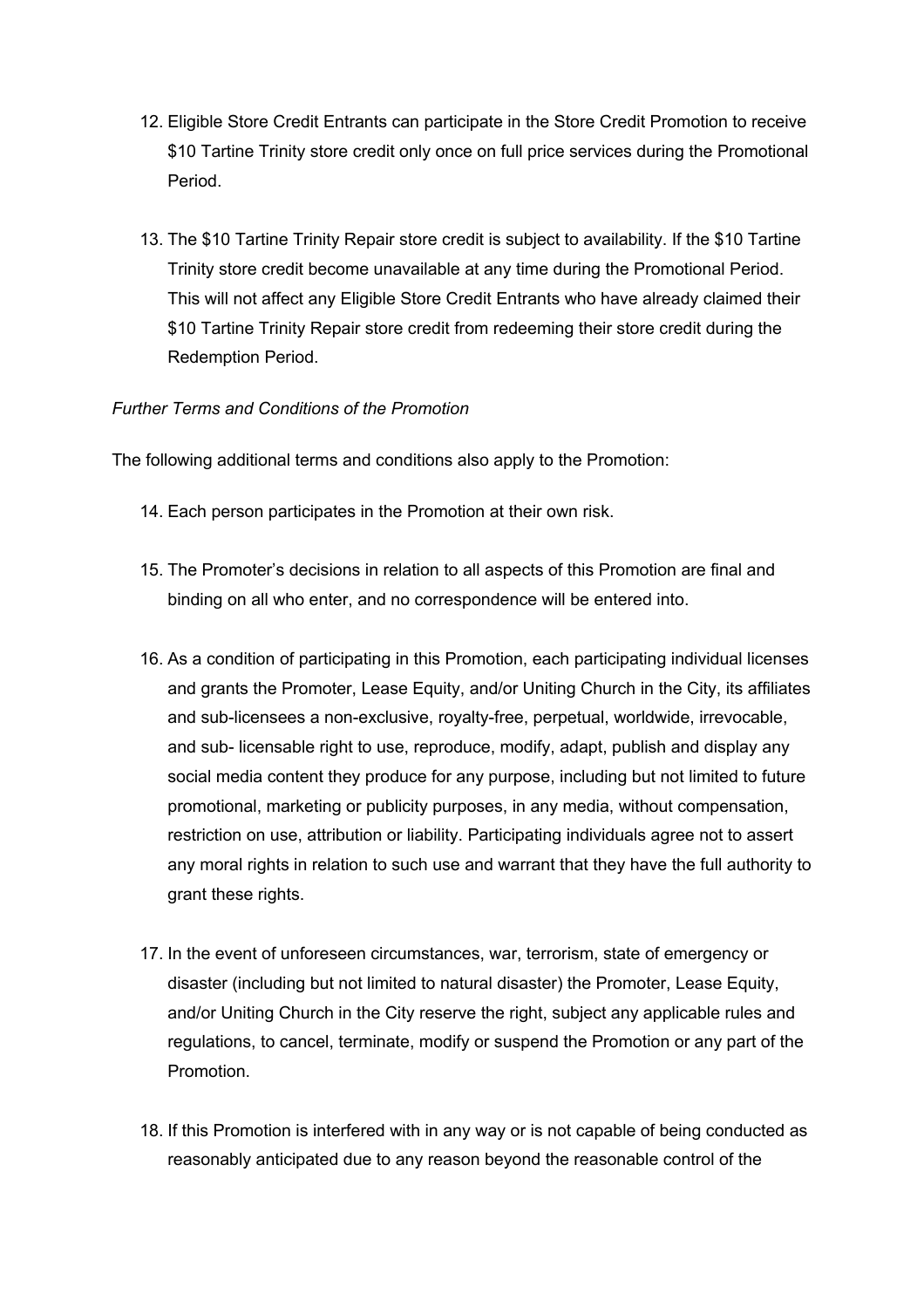Promoter, Lease Equity, and/or Uniting Church in the City, including but not limited to technical difficulties, unauthorised intervention or fraud, the Promoter, Lease Equity, and/or Uniting Church in the City reserve the right, in their sole discretion, to the fullest extent permitted by law:

- a. to disqualify any participant; or
- b. subject to any written directions from a regulatory authority, to modify, suspend, terminate or cancel the Promotion, as appropriate.
- 19. In addition to clauses 17 and 18, the Promoter, Lease Equity, and/or Uniting Church in the City reserve the right to cancel, terminate, modify or suspend the Promotion at their discretion.
- 20. The Promoter, Lease Equity, and/or Uniting Church in the City reserve the right, in their sole discretion, to disqualify any individual who the Promoter, Lease Equity, and/or Uniting Church in the City have reason to believe has breached any of these terms and conditions, tampered with the entry process or engaged in any unlawful or other improper misconduct calculated to jeopardise the fair and proper conduct of the Promotion. Errors and omissions may be accepted at the Promoter's discretion.
- 21. Failure by the Promotor, Lease Equity, and/or Uniting Church in the City to enforce any of its rights under these terms and conditions does not constitute a waiver of those rights.
- 22. To the extent permitted by law, neither Lease Equity, and/or Uniting Church in the City nor the Promotor are liable to Eligible Store Credit Entrants for any direct, indirect, consequential, exemplary or incidental loss or damages or special or punitive damages arising out of or in connection with the entrant's participation in the Promotion even if Lease Equity, and/or Uniting Church in the City or the Promotor have been advised of the possibility of such loss or damages.
- 23. Without limiting clause 22, neither Lease Equity, and/or Uniting Church in the City nor the Promotor are liable for:
	- a. any entry or claim for the \$10 Tartine Trinity store credit that is incomplete, incorrectly submitted, late, lost, stolen, altered, damaged or misdirected (whether or not after their receipt by the Promoter) including because of any failure in telecommunications equipment or service;